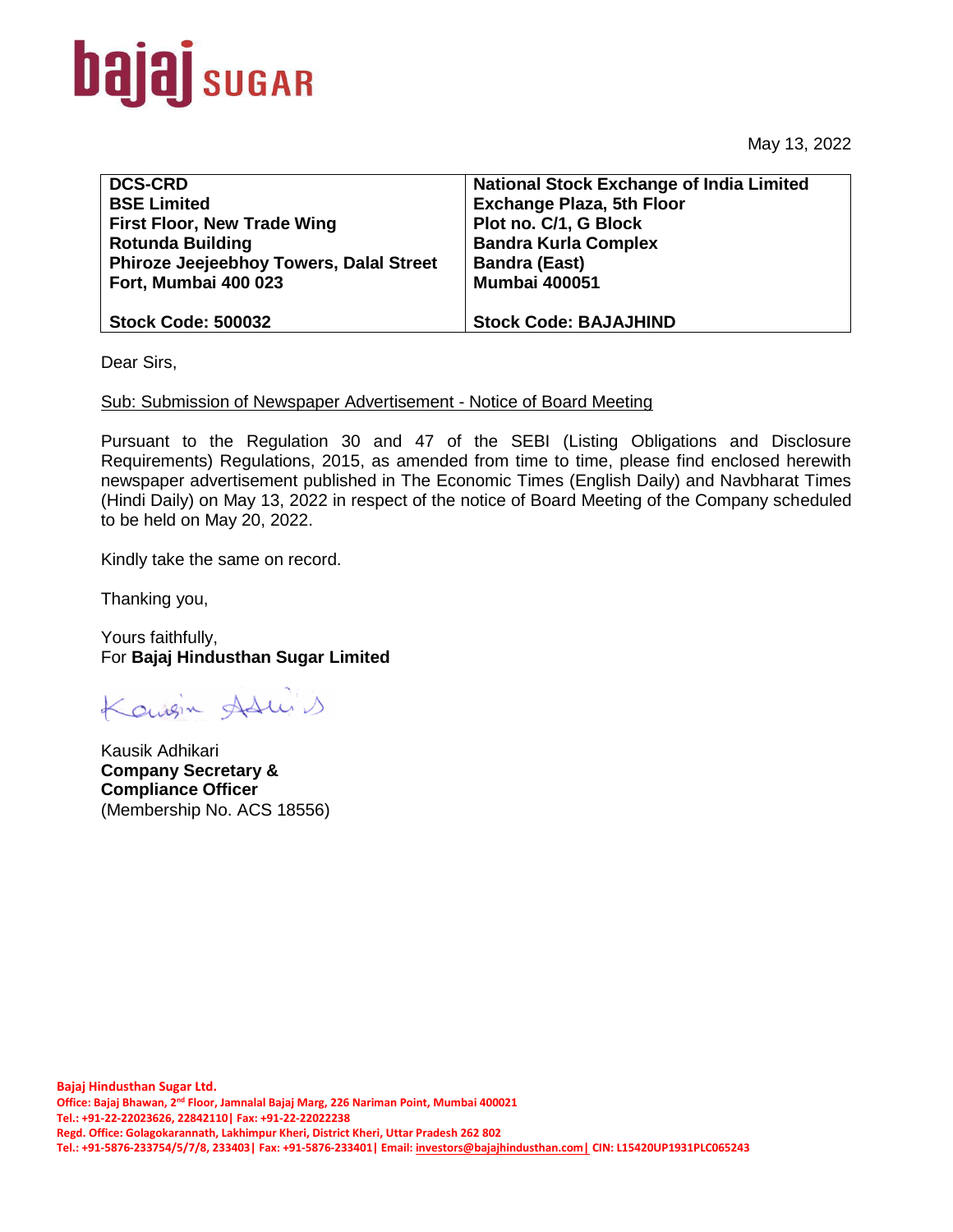## THE ECONOMIC TIMES THE ECONOMIC TIMES I LUCKNOW I FRIRDAY I 13 MAY 2022 I WWW.ECONOMICTIMES.COM **bajaj** sugar **hajaj bajaj bajaj bajaj dikerikan Sugar Limited** Corporate Identity No.L 15420UP1931 PLC065243 Regd. Office: Golagokarannath, Lakhimpur-Kheri, District Kheri, Uttar Pradesh- 262802<br>Tel.:+91-5876-233754/5/7/8, 233403, Fax:+91-5876-233401,<br>Website:www.bajajhindusthan.com / Email: investor.complaints@bajajhindusthan.co **NOTICE** Notice is hereby given pursuant to Regulation 29 read with Regulation 47 of Securities and Exchange Board of India (Listing Obligations and Disclosure Requirements) Regulations, 2015, that a Meeting of the Board of Directors of the Company will be held on Friday, May 20, 2022 to consider and approve, *inter alia,* the audited Standalone & Consolidated Financial Results for the Financial Year ended March 31,2022. After the conclusion of the meeting, the outcome thereof will be available on the website of the Company as also on the website of BSE Limited and National Stock Exchange of India Ltd. By Order of the Board For Bajaj Hindusthan Sugar Limited Place : Mumbai **Sd/-** Sd/-Date : May 12, 2022 Kausik Adhikari Company Secretary (Membership No: ACS 18556)